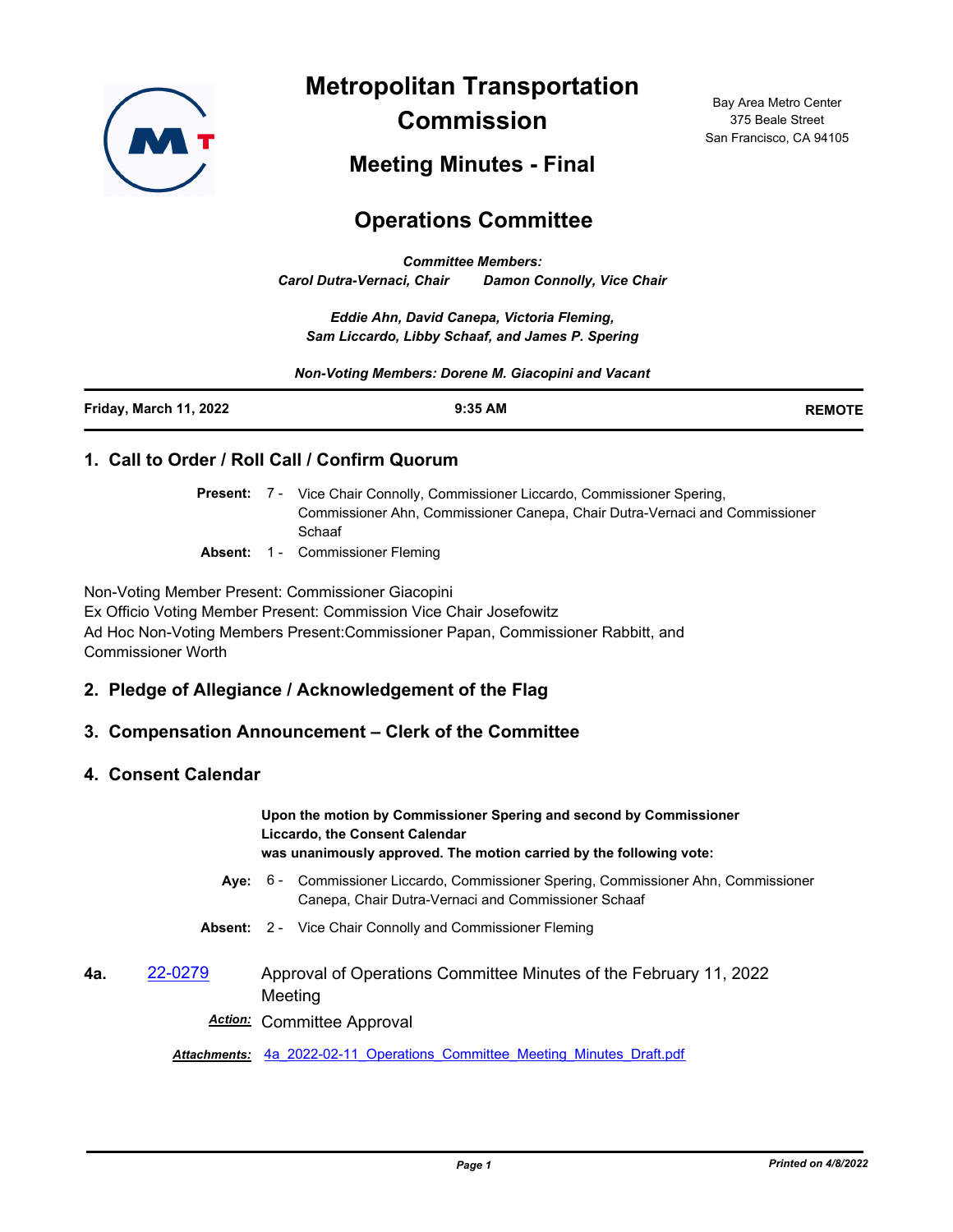| 4b. | <u>22-0382</u>       | Contract Amendment -Technical Assistance for Santa Clara and San<br>Mateo US-101 Ramp Metering Performance Assessment - Kimley Horn<br>and Associates, Inc. (\$217,000) |
|-----|----------------------|-------------------------------------------------------------------------------------------------------------------------------------------------------------------------|
|     |                      | <b>Action:</b> Committee Approval                                                                                                                                       |
|     |                      | <b>Presenter:</b> Henry Hammel                                                                                                                                          |
|     | <u> Attachments:</u> | 4b Contract Amend-Tech Assi-Santa Clara & San Mateo US-101<br><b>Metering Performance Assess.pdf</b>                                                                    |
| 4c. | 22-0341              | Fiscal Year (FY) 2021-22 Service Authority for Freeways and Expressways<br>(SAFE) Second Quarter Financial Statements (Unaudited)                                       |
|     |                      | Action: Information                                                                                                                                                     |
|     |                      | <b>Presenter:</b> Alita Reinecker                                                                                                                                       |
|     |                      | Attachments: 4c FY 2021-22 Second Quarter SAFE Financial Statements.pdf                                                                                                 |
| 4d. | 22-0379              | Contract - Regional Transit Connection (RTC) Program Verification<br>Services: Cordoba Corporation (\$426,000)                                                          |
|     |                      | <b>Action:</b> Committee Approval                                                                                                                                       |
|     |                      | <b>Presenter:</b> Maureen Devlin                                                                                                                                        |
|     |                      | <b>Attachments: 4d RTC Program Contract Action - Cordoba Corporation.pdf</b>                                                                                            |
| 4e. | 22-0381              | Contract - On-Call Consultant Assistance for Next-Generation Clipper®<br>Equipment Installation and Implementation: Jacobs Engineering Inc.<br>(\$400,000)              |
|     |                      | <b>Action:</b> Committee Approval                                                                                                                                       |
|     |                      | <b>Presenter:</b> Eric Davis                                                                                                                                            |
|     |                      | Attachments: 4e Clipper Contract Action - Jacobs Engineering.pdf                                                                                                        |
| 4f. | <u>22-0181</u>       | Contract - Interstate-880 (I-880) Corridor Performance Evaluation for Toll<br>Discount Pilot: WSP USA, Inc. (\$453,953)                                                 |
|     |                      | <b>Action:</b> Committee Approval                                                                                                                                       |
|     |                      | Presenter: Lulu Mao                                                                                                                                                     |
|     |                      | <b>Attachments:</b> 4f Contract I-880 Corridor Performance Evaluation for Toll Discount<br>Pilot - WSP.pdf                                                              |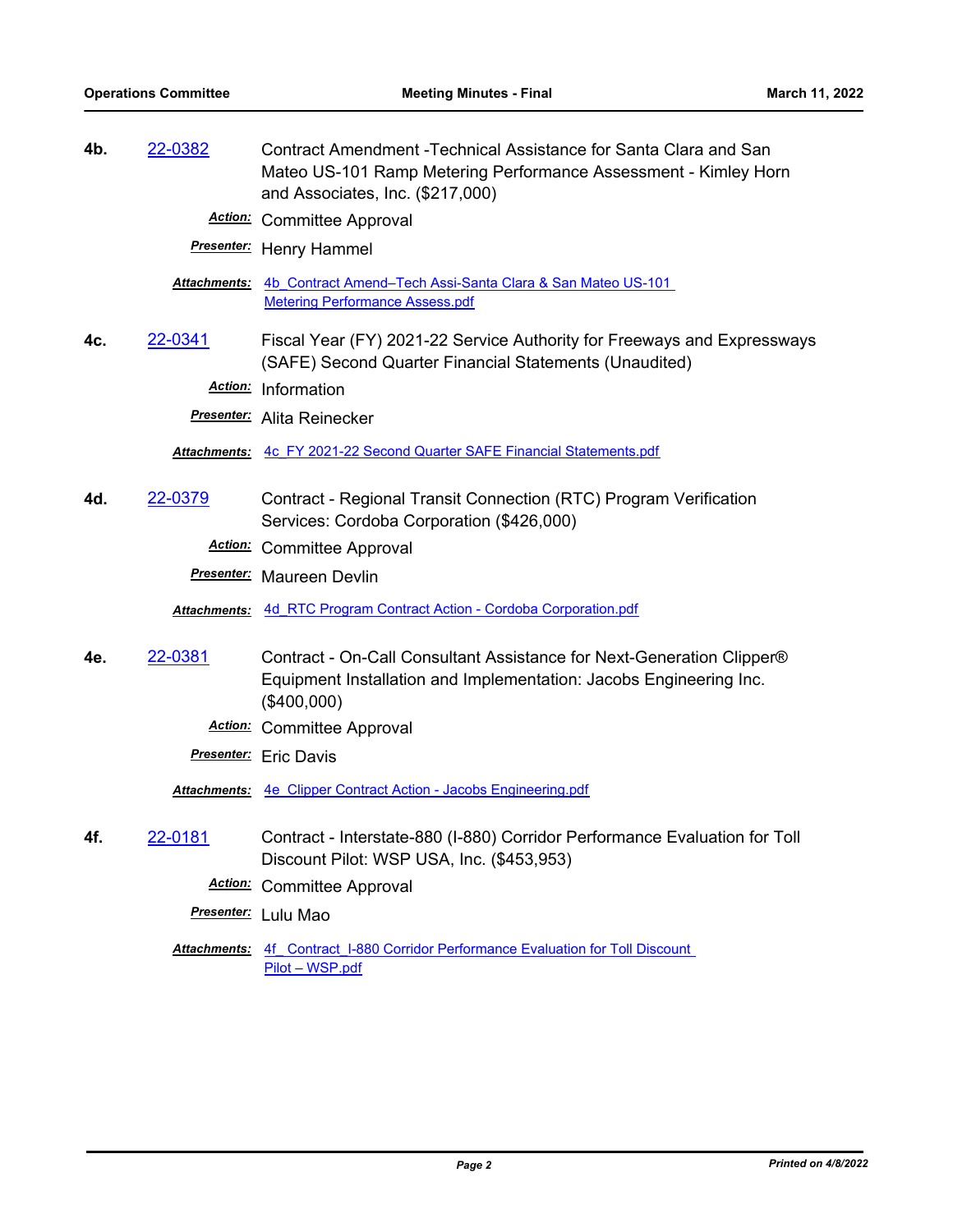# **5. Approval**

**5a.** [22-0380](http://mtc.legistar.com/gateway.aspx?m=l&id=/matter.aspx?key=23639) 511 Traveler Information Program Update and 511 Contract Actions: i. Contract Amendment - 511 System Integrator: Iteris, Inc. (\$5,000,000); ii. Contract Amendment - 511 Website Support Services: Kalamuna, Inc. (\$1,650,000); iii. Contract Amendment - 511 Technical Advisor: Kimley-Horn & Associates (\$600,000); iv. Purchase Order - 511 Transit Data Quality Assurance: Auriga Corporation (\$300,000)

> Update on the status of the Bay Area's Regional 511 Traveler Information Program, and

Request approval for four contract actions:

- i. Contract Amendment 511 System Integrator: Iteris, Inc. (\$5,000,000)
- ii. Contract Amendment 511 Website Support Services: Kalamuna, Inc. (\$1,650,000)

iii. Contract Amendment - 511 Technical Advisor: Kimley-Horn & Associates (\$600,000)

iv. Purchase Order - 511 Transit Data Quality Assurance: Auriga Corporation (\$300,000)

# *Action:* i. Committee Approval

- ii. Committee Approval
- iii. Committee Approval
- iv. Committee Approval

#### *Presenter:* Janet Banner

#### Attachments: 5ai 511 Update and Contract Actions Summary Sheet.pdf

[5aii\\_511 Program Update\\_PowerPoint\\_Accessible.pdf](http://mtc.legistar.com/gateway.aspx?M=F&ID=c7c4ef48-ba78-495d-a689-bca1d91c413b.pdf)

Adina Levin, of Seamless Bay Area, spoke on this item. Rich Hedges spoke on this item.

**Upon the motion by Chair Dutra-Vernaci and second by Commissioner Spering, the 511 Contract Actions: i. Contract Amendment - 511 System Integrator: Iteris, Inc. (\$5,000,000); ii. Contract Amendment - 511 Website Support Services: Kalamuna, Inc. (\$1,650,000); iii. Contract Amendment - 511 Technical Advisor: Kimley-Horn & Associates (\$600,000); iv. Purchase Order - 511 Transit Data Quality Assurance: Auriga Corporation (\$300,000) were unanimously approved. The motion carried by the following vote:**

- Aye: 7 Vice Chair Connolly, Commissioner Liccardo, Commissioner Spering, Commissioner Ahn, Commissioner Canepa, Chair Dutra-Vernaci and Commissioner Schaaf
- **Absent:** 1 Commissioner Fleming